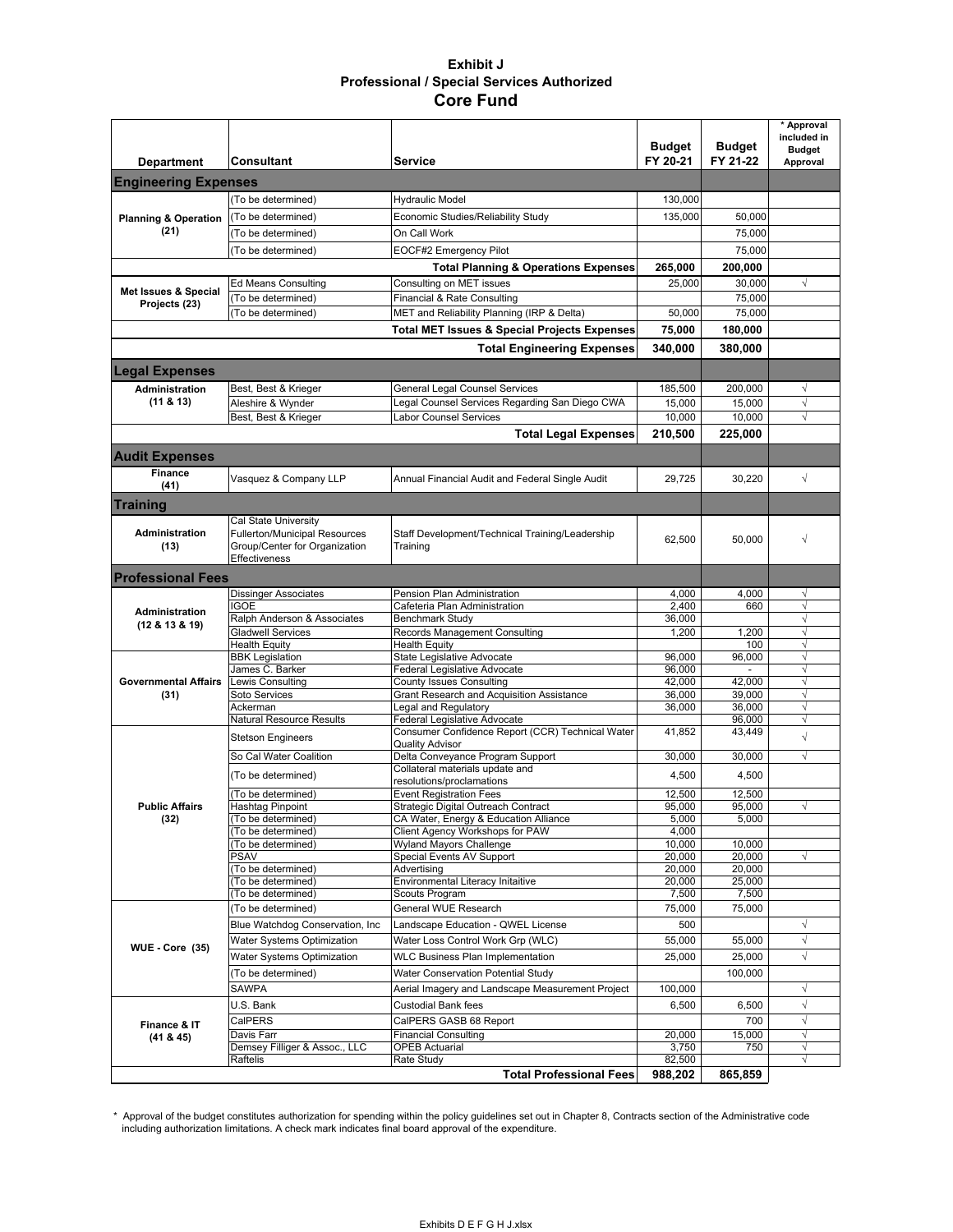## **Exhibit J1 Professional / Special Services Authorized Choice Funds**

| <b>Department</b>                 | lConsultant                     | lService                                                 | <b>Budget</b><br>FY 20-21 | <b>Budget</b><br>FY 21-22 | * Approval<br>included in<br><b>Budget</b><br>Approval |
|-----------------------------------|---------------------------------|----------------------------------------------------------|---------------------------|---------------------------|--------------------------------------------------------|
| <b>Training</b>                   |                                 |                                                          |                           |                           |                                                        |
| <b>Water Loss Control</b><br>(70) | (To be determined)              | Water Balance Validation Certification                   | 2,000                     | 2,000                     |                                                        |
| <b>Professional Fees</b>          |                                 |                                                          |                           |                           |                                                        |
| <b>Water Loss Control</b><br>(70) | Westerley & McCall's            | <b>Meter Accuracy Testing</b>                            | 62,801                    | 65,000                    |                                                        |
| <b>Water Use Efficiency</b>       | <b>Various Printers</b>         | Printing of marketing materials for all WUE programs     | 40,000                    | 40,000                    |                                                        |
|                                   | Droplet                         | Web Based Rebate Processing Platform (Turf & Drip)       | 45,072                    | 30,000                    |                                                        |
| (62)                              | Droplet                         | E-Signature Rebate Processing                            | 7,500                     | 7.100                     |                                                        |
|                                   | Mission Resource Cnsyr District | <b>Residential Installation Verification Inspections</b> | 35,000                    | 50.000                    |                                                        |
|                                   | Discovery Cube/Shows That       | Assemblies (Elementary School)                           | 285,123                   | 290,807                   |                                                        |
| School Program (63)               | <b>Bolsa Chica Conservancy</b>  | Assemblies (High School)                                 | 64,800                    | 66,142                    |                                                        |
|                                   | <b>Discovery Cube</b>           | Assemblies (Middle School)                               | 44,840                    | 45,709                    |                                                        |
|                                   |                                 | <b>Total Professional Fees</b>                           | 585,136                   | 594,758                   |                                                        |

\* Approval of the budget constitutes authorization for spending within the policy guidelines set out in Chapter 8, Contracts section of the Administrative code including authorization limitations. A check mark indicates final board approval of the expenditure.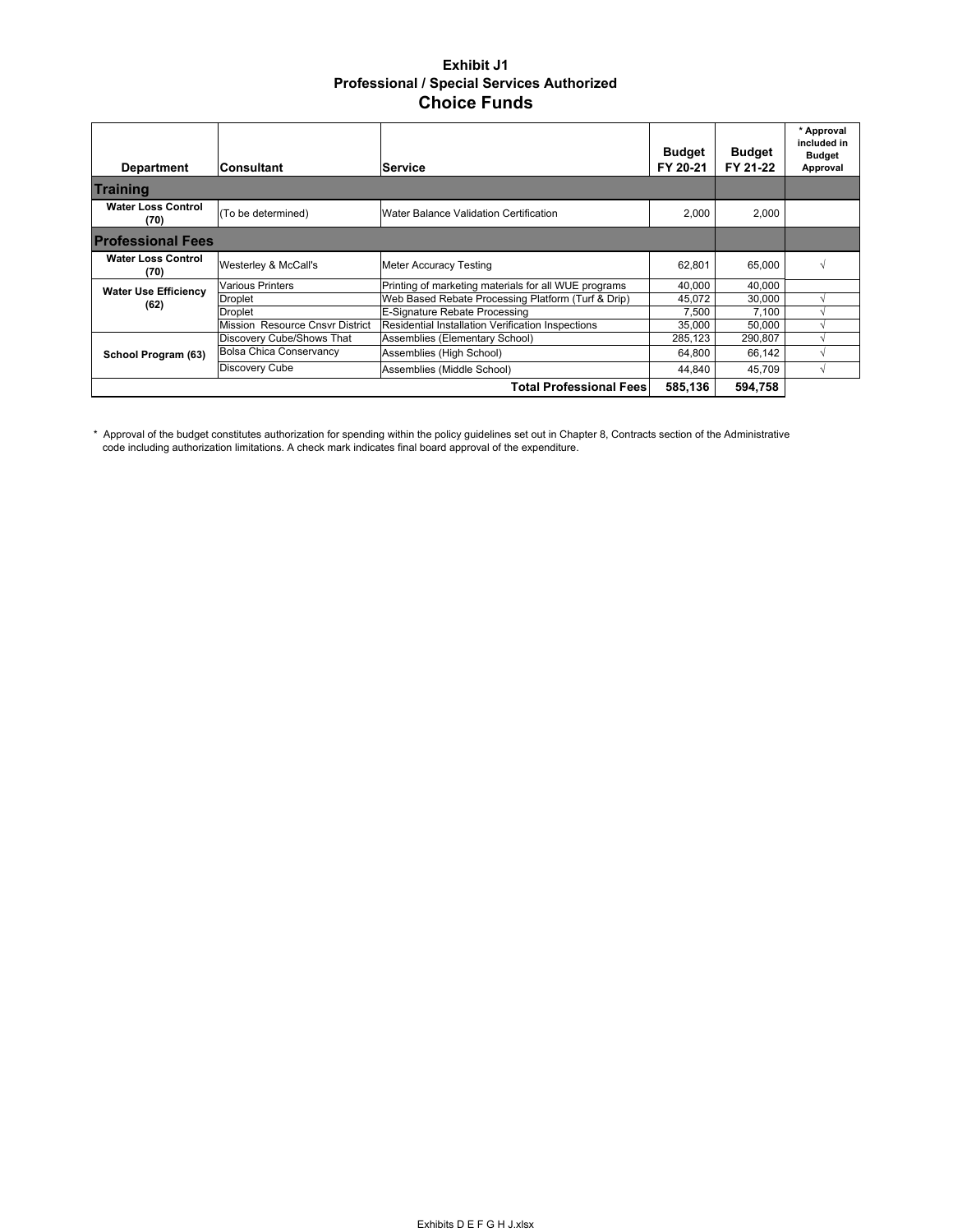|                                                                                                                                                                                                                                                      | Core & Choice                                                                               | Water Fund                       | WUE Grants<br>and Outside<br>Funding | <b>WEROC</b>                  | Administration<br><b>AMP Proceeds</b><br>Agreement | Inter-Fund<br>Total with<br>Transfers                                                                                                                                                                                                                             | Transfers(1)<br>Inter-Fund<br>Less | Consolidated<br><b>Budget Total</b>                                |
|------------------------------------------------------------------------------------------------------------------------------------------------------------------------------------------------------------------------------------------------------|---------------------------------------------------------------------------------------------|----------------------------------|--------------------------------------|-------------------------------|----------------------------------------------------|-------------------------------------------------------------------------------------------------------------------------------------------------------------------------------------------------------------------------------------------------------------------|------------------------------------|--------------------------------------------------------------------|
| Local Resource Program Incentives<br>Ground Water Customer Charge<br>Retail Meter Charge<br>Water Sales<br>Revenues                                                                                                                                  | 7,837,792<br>595,323                                                                        | 229,079,152<br>(4,881,259)<br>မာ |                                      |                               |                                                    | $(4, 881, 259)$<br>7, 837, 792<br>595, 323<br>229,079,152<br><b>SA</b>                                                                                                                                                                                            |                                    | $$229,079,152$<br>(4,881,259)<br>7,837,792<br>595,323              |
| Water Increment Charge<br>MWDOC's Contribution<br>Outside Fundings<br>Interest Revenue                                                                                                                                                               | 458,000                                                                                     | 22,000                           | 1,579,934                            | 241,236<br>241,236            |                                                    | 241,236<br>480,000<br>1,821,170                                                                                                                                                                                                                                   | (241, 236)                         | 480,000<br>1,821,170                                               |
| Miscellaneous Income<br>Carryover Funds<br>Choice Revenue                                                                                                                                                                                            | 1,630,995<br>3,000                                                                          |                                  |                                      |                               |                                                    | 1,630,995<br>3,000                                                                                                                                                                                                                                                |                                    | 1,630,995<br>3,000                                                 |
| <b>Total Revenues</b>                                                                                                                                                                                                                                | 10,525,111                                                                                  | 224,219,893                      | 1,579,934                            | 482,472                       |                                                    | 236,807,409                                                                                                                                                                                                                                                       | (241, 236)                         | 236,566,173                                                        |
| less S & W Reimb. DSC or Recov from Grants<br>Salaries & Wages<br>Water Purchases<br>Expenses:                                                                                                                                                       | 4, 152, 075                                                                                 | 224,197,893                      |                                      | 318,348                       |                                                    | 4,470,423<br>224, 197, 893                                                                                                                                                                                                                                        |                                    | 224, 197, 893<br>4, 470, 423                                       |
| Engineering Expense<br>Employee Benefits<br>Professional Fees                                                                                                                                                                                        | 1,542,385<br>340,000<br>1,581,338                                                           |                                  | 1,579,934                            | 105,792<br>ı.                 |                                                    | 340,000<br>3,161,272<br>1,648,177                                                                                                                                                                                                                                 |                                    | 3,161,272<br>340,000<br>1,648,177                                  |
| MWDOC Contribution to WEROC Operations<br>MWDOC Contribution to WEROC Capital Improv<br>Contribution to Election Reserve<br>Membership / Sponsorship<br>Legal Expense - General<br>Director Compensation<br>Maintenance Expense<br>Insurance Expense | 110,000<br>127,161<br>258,909<br>241,236<br>210,500<br>146,420                              |                                  |                                      | 3,900<br>1,105                |                                                    | 210,500<br>128,266<br>258,909<br>241,236<br>150,320<br>110,000                                                                                                                                                                                                    | (241, 236)                         | 210,500<br>150,320<br>110,000<br>128,266<br>258,909                |
|                                                                                                                                                                                                                                                      |                                                                                             |                                  |                                      |                               |                                                    |                                                                                                                                                                                                                                                                   |                                    |                                                                    |
| <b>MWD Representation</b><br>Director Benefits<br>Others:                                                                                                                                                                                            | 157,070<br>07,449<br>07,448,655<br>07,088,888<br>08,088,895                                 |                                  |                                      |                               |                                                    | 157,070                                                                                                                                                                                                                                                           |                                    | 157,070<br>101,971                                                 |
| Health Insurance Coverage for Retirees<br>Audit Expense                                                                                                                                                                                              |                                                                                             |                                  |                                      |                               | $\overline{\phantom{a}}$                           |                                                                                                                                                                                                                                                                   |                                    | 87,449                                                             |
| Automotive & Toll Road Expenses<br>Conference Expense - Staff                                                                                                                                                                                        |                                                                                             |                                  |                                      | 3,200<br>3,800                |                                                    |                                                                                                                                                                                                                                                                   |                                    |                                                                    |
| Conference Expense - Directors<br><b>CDR Participation</b>                                                                                                                                                                                           | 53,158                                                                                      |                                  |                                      |                               |                                                    | ត្រី<br>ភូមិ ដូច ដូច ដូច<br>ក្នុង ដូច ដូច ដូច<br>ក្នុង ដូច ដូច ដូច                                                                                                                                                                                                |                                    | 29,725<br>29,375<br>29,895<br>29,585                               |
| Miscellaneous Expense<br><b>Business Expense</b>                                                                                                                                                                                                     | 4,500                                                                                       |                                  |                                      | 6,000                         |                                                    |                                                                                                                                                                                                                                                                   |                                    | 4,500                                                              |
| Postage / Mail Delivery                                                                                                                                                                                                                              | $\begin{array}{l} 115,000 \\ 9,300 \\ -1,700 \\ -1,700 \\ 0,000 \\ -1,000 \\ 0 \end{array}$ |                                  |                                      |                               |                                                    | $\begin{array}{l} 1.00000\\ 1.00000\\ 1.00000\\ 1.00000\\ 1.00000\\ 1.0000\\ 1.0000\\ 1.0000\\ 1.0000\\ 1.0000\\ 1.0000\\ 1.0000\\ 1.0000\\ 1.0000\\ 1.0000\\ 1.0000\\ 1.0000\\ 1.0000\\ 1.0000\\ 1.0000\\ 1.0000\\ 1.0000\\ 1.0000\\ 1.0000\\ 1.0000\\ 1.0000\\$ |                                    | ិត្ត<br>ប្រទេស ខេត្ត<br>ប្រទេស ខេត្ត ដូច្នេះ<br>ប្រទេស មាន ដូច្នេះ |
| Rents & Leases<br>Outside Printing, Subscription & Books                                                                                                                                                                                             |                                                                                             |                                  |                                      |                               |                                                    |                                                                                                                                                                                                                                                                   |                                    |                                                                    |
| Computer Maintenance<br>Office Supplies                                                                                                                                                                                                              |                                                                                             |                                  |                                      | $1,800$<br>$1,800$<br>$5,060$ |                                                    |                                                                                                                                                                                                                                                                   |                                    |                                                                    |
| Software Support & Expense<br>Computers and Equipment                                                                                                                                                                                                | 104,640                                                                                     |                                  |                                      | 9,491                         |                                                    | $114, 131$<br>$33,550$<br>$40,850$                                                                                                                                                                                                                                |                                    |                                                                    |
| Telecommunications Expense                                                                                                                                                                                                                           | 33,550<br>30,850                                                                            |                                  |                                      | 10,000                        |                                                    |                                                                                                                                                                                                                                                                   |                                    |                                                                    |
| Temporary Help Expense<br>Training Expense                                                                                                                                                                                                           | 5,000<br>64,500                                                                             |                                  |                                      | 8,226                         |                                                    | 5,000<br>72,726                                                                                                                                                                                                                                                   |                                    | 72,726<br>5,000<br>5,000                                           |
| <b>Tuition Reimbursement</b>                                                                                                                                                                                                                         | 5,000                                                                                       |                                  |                                      |                               |                                                    |                                                                                                                                                                                                                                                                   |                                    |                                                                    |
| Directors<br>Travel & Accommodations - Staff<br>Travel & Accommodations-                                                                                                                                                                             | 62,495<br>24,900                                                                            |                                  |                                      | 4,750                         |                                                    | 5,000<br>67,245<br>24,900                                                                                                                                                                                                                                         |                                    | 67,245<br>24,900                                                   |
| Overhead Expenses billed to AMP and WFC<br>Depreciation Expense (annualized)                                                                                                                                                                         |                                                                                             |                                  |                                      |                               |                                                    |                                                                                                                                                                                                                                                                   |                                    |                                                                    |
| MWDOC Building Expense<br>Overhead Reimbursement                                                                                                                                                                                                     | 726,883                                                                                     |                                  |                                      |                               |                                                    | 726,883                                                                                                                                                                                                                                                           |                                    | 726,883                                                            |
| Contribution to Operating Reserves                                                                                                                                                                                                                   |                                                                                             |                                  |                                      |                               |                                                    |                                                                                                                                                                                                                                                                   |                                    |                                                                    |
| All Other Expenses<br>Capital Acquisition                                                                                                                                                                                                            | 79,200<br>1,912,501                                                                         | $\blacksquare$                   | $\mathbf{I}$                         | 53,327                        |                                                    | 79,200<br>1,965,828                                                                                                                                                                                                                                               | $\blacksquare$                     | 1,965,828<br>79,200                                                |
| <b>Total Expenses</b>                                                                                                                                                                                                                                | 10,622,524                                                                                  | 224,197,893                      | 1,579,934                            | 482,472                       | $\blacksquare$                                     | 236,882,823                                                                                                                                                                                                                                                       | (241, 236)                         | 236,641,588                                                        |
| EFFECT ON RESERVES / FUND BALANCE                                                                                                                                                                                                                    | (97, 413)<br>s                                                                              | ତ୍ର<br>22,000<br>ø               | s,                                   | s,                            | s,                                                 | (75,414)<br>ø                                                                                                                                                                                                                                                     | ø                                  | (75, 415)<br>ø                                                     |
| 1 Adjustment for MWDOC's contributions to other funds.<br>2 Net change to restricted reserves for Interest revenue.                                                                                                                                  |                                                                                             |                                  |                                      |                               |                                                    |                                                                                                                                                                                                                                                                   |                                    |                                                                    |